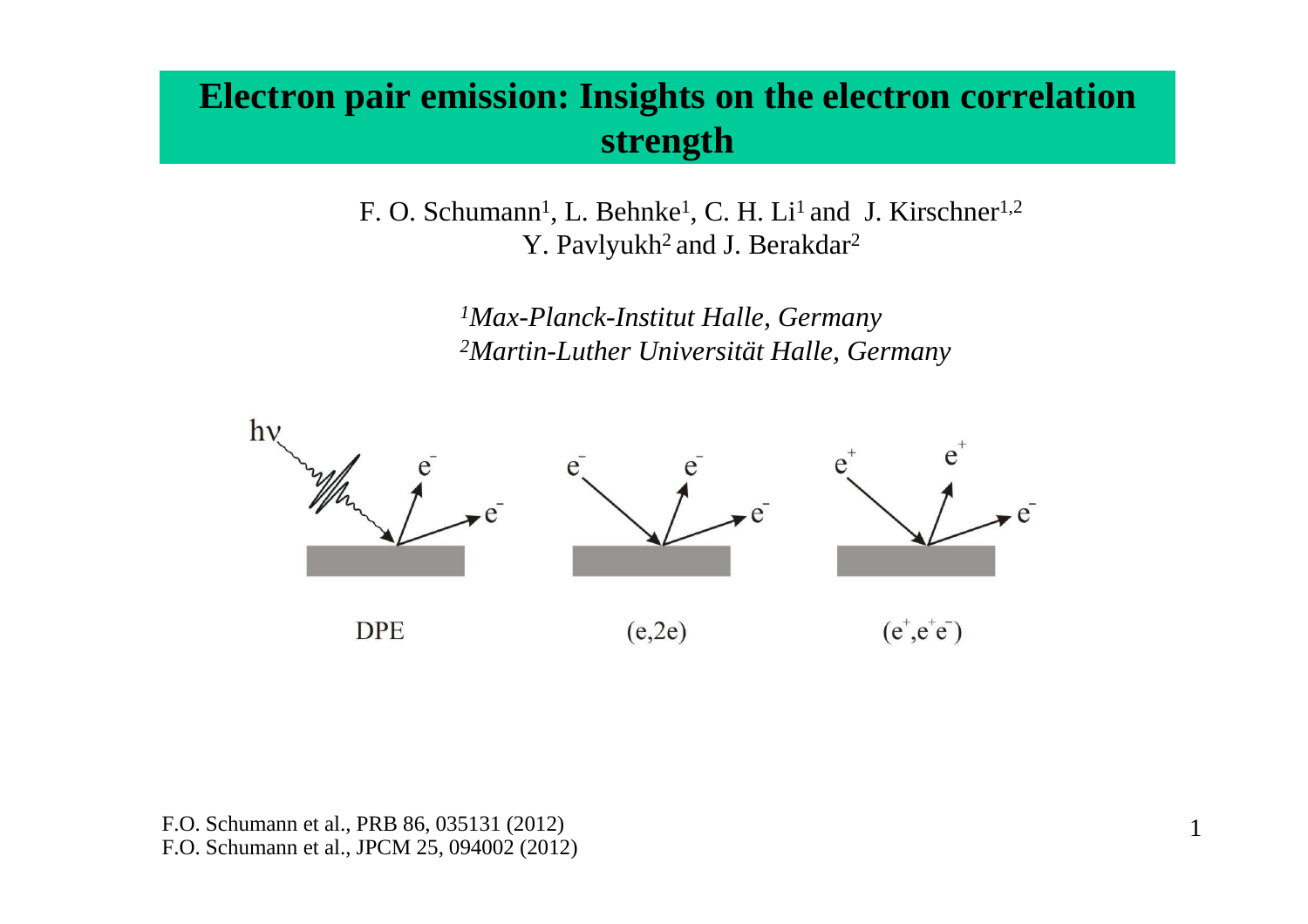

DPE requires finite electron-electron interaction.



Theory predicts: DPE intensity  $\sim U^2$  U-Hubbard parameter

Similar dependence expected for (e,2e)

- NiO "highly correlated" description via  $LDA+U \rightarrow U=6$  eV
- Ag description via LDA  $\rightarrow$  U $\approx$ 0

Is the pair intensity strongly material dependent, e.g. NiO vs Ag?

B.D. Napitu and J. Berakdar, PRB **81**, 195108 (2010).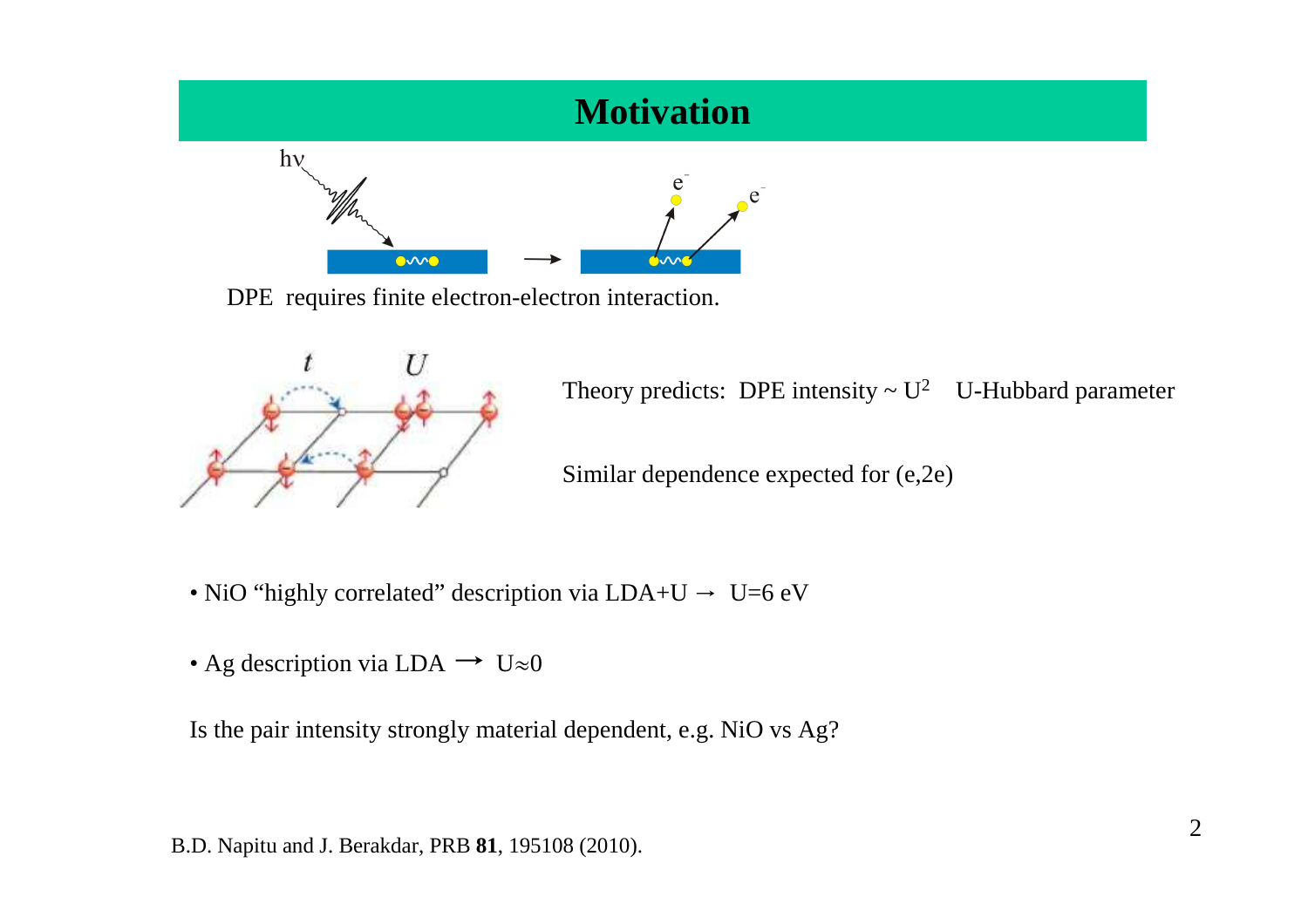## **Energy-dispersive coincidence set-up**

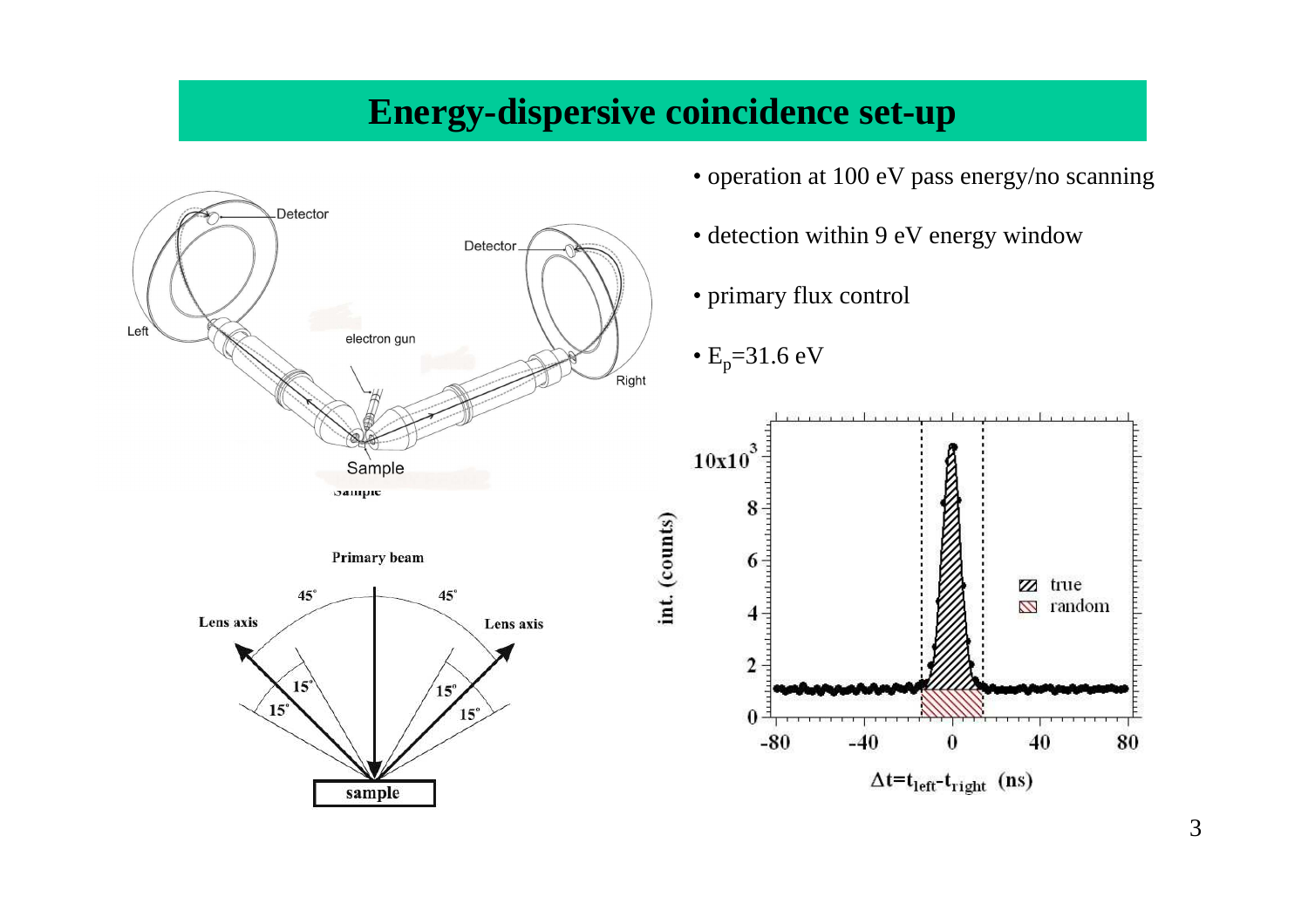#### **Energy distributions Ag(100)**



Energy conservation:

$$
E_p + E_{VB} = E_{left} + E_{right} + \phi = E_{sum} + \phi
$$
  

$$
E_{sum} = E_{left} + E_{right}
$$
  

$$
\Rightarrow E_{sum}^{\max} = E_p - \phi
$$

Observation of diagonal intensity bands: $\Rightarrow$  emission of pairs with well-defined  $\Rightarrow$  emission of pairs with well-defined  $E_{sum}$ <br> $\Rightarrow$  valence state with well-defined  $E_{VB}$ 

Plot intensity versus  $E_{sum}$  under contraint:  $E_{\text{left}}$ − $E_{\text{right}}$ |≤3eV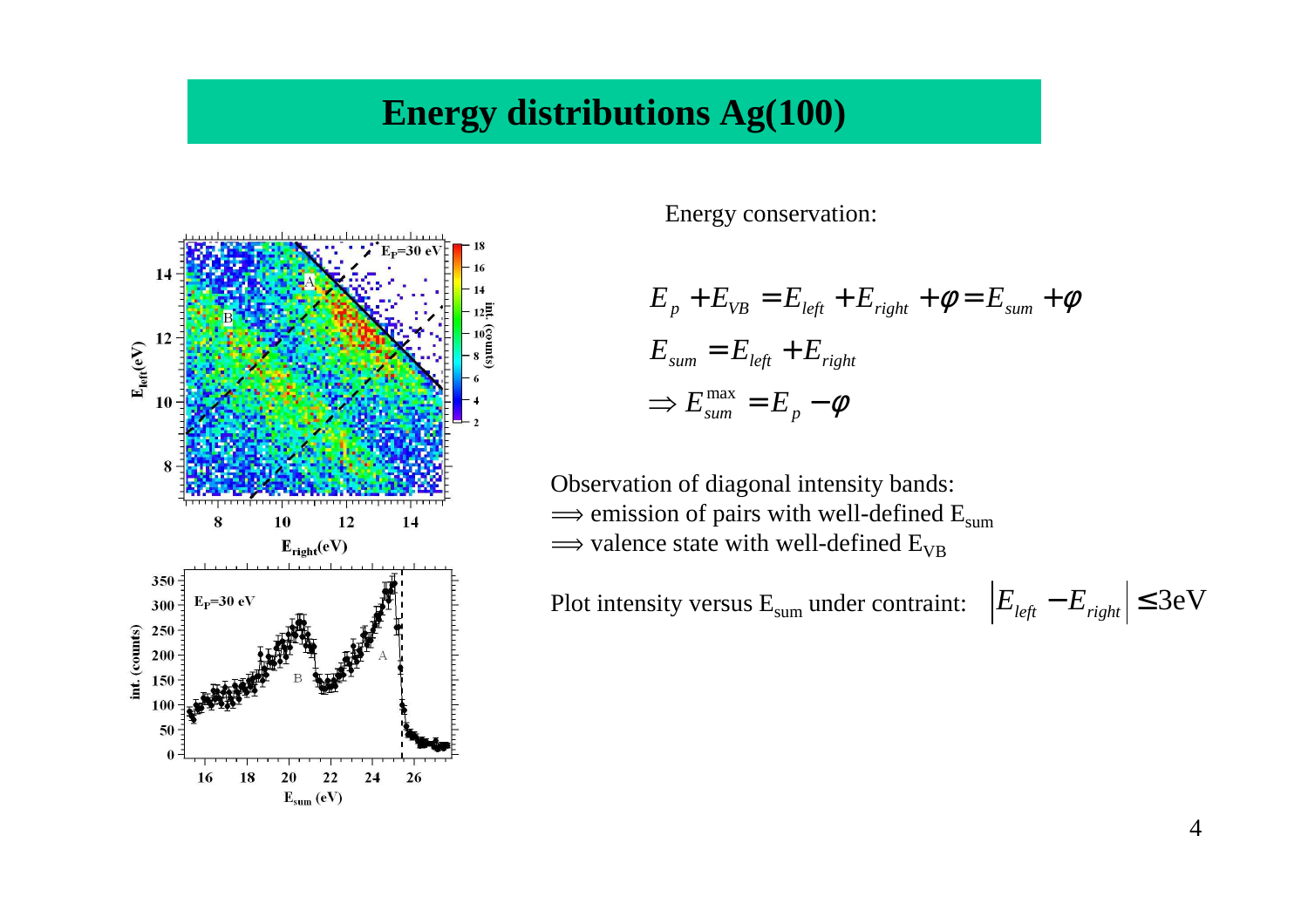# **Energy distributions of 15 ML NiO/Ag(100)**





Intrinsic effect or due to:

- (i) angular variations
- (ii) mean free path variations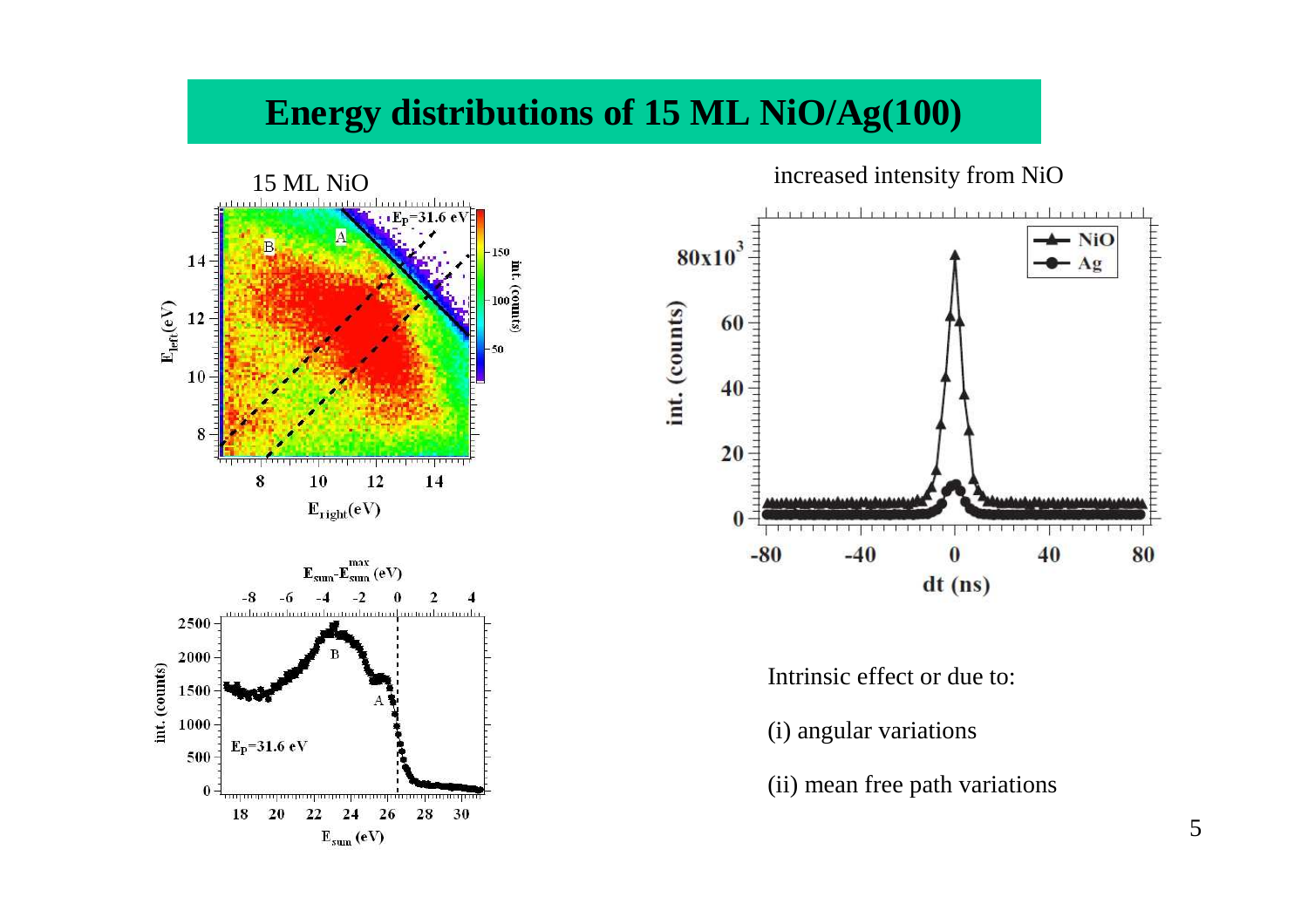## **Large angular acceptance**



- enhanced coincidence rate intrinsic
- general trend of enhanced intensity for metal oxides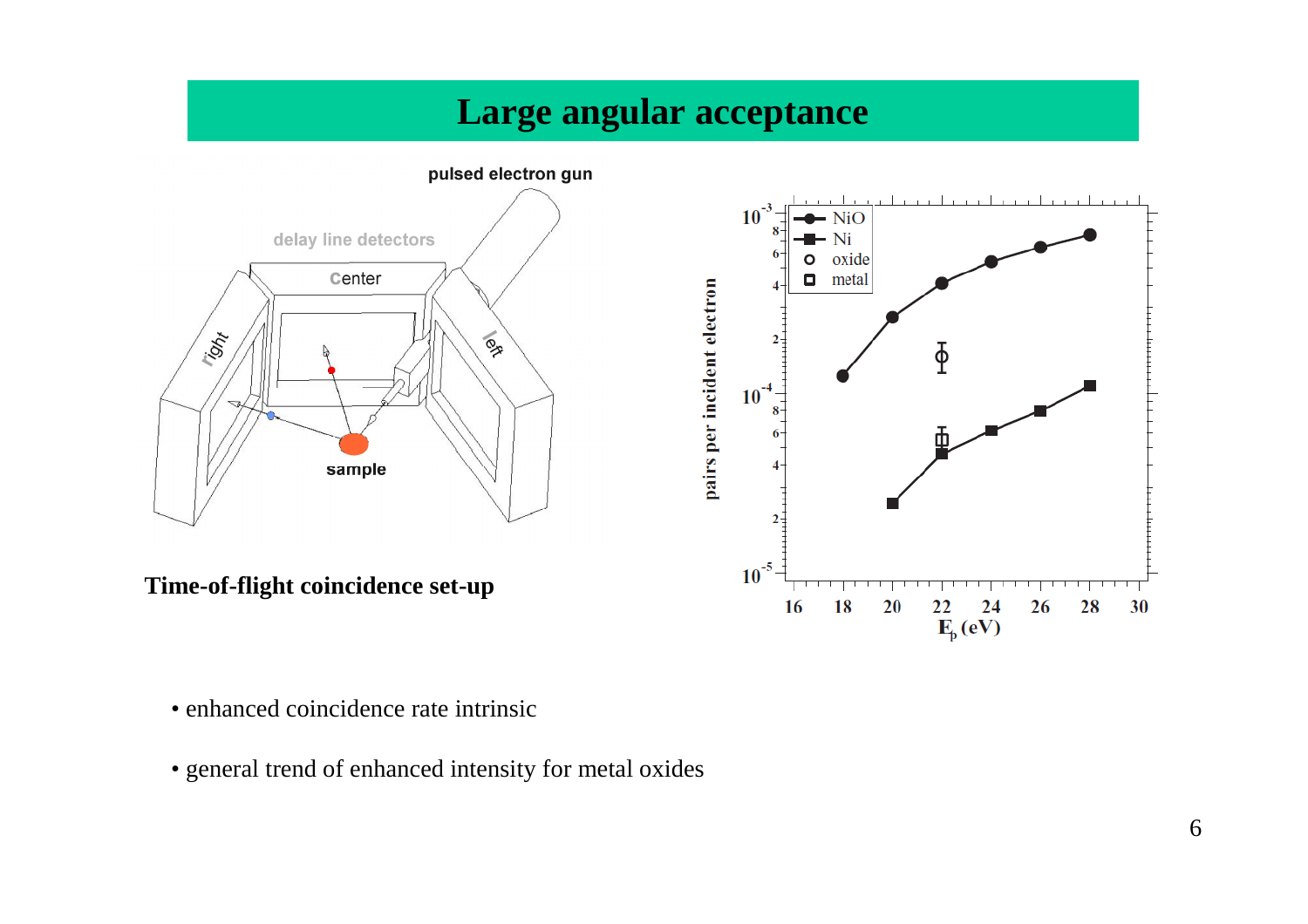## **Temperature dependence**



- 2.5 ML NiO almost "bulk" like
- no T-dependence of intensity
- probing local correlation
- different from AR-APECS

EPL **94**, 37008 (2011)PRL **107**, 217602 (2011).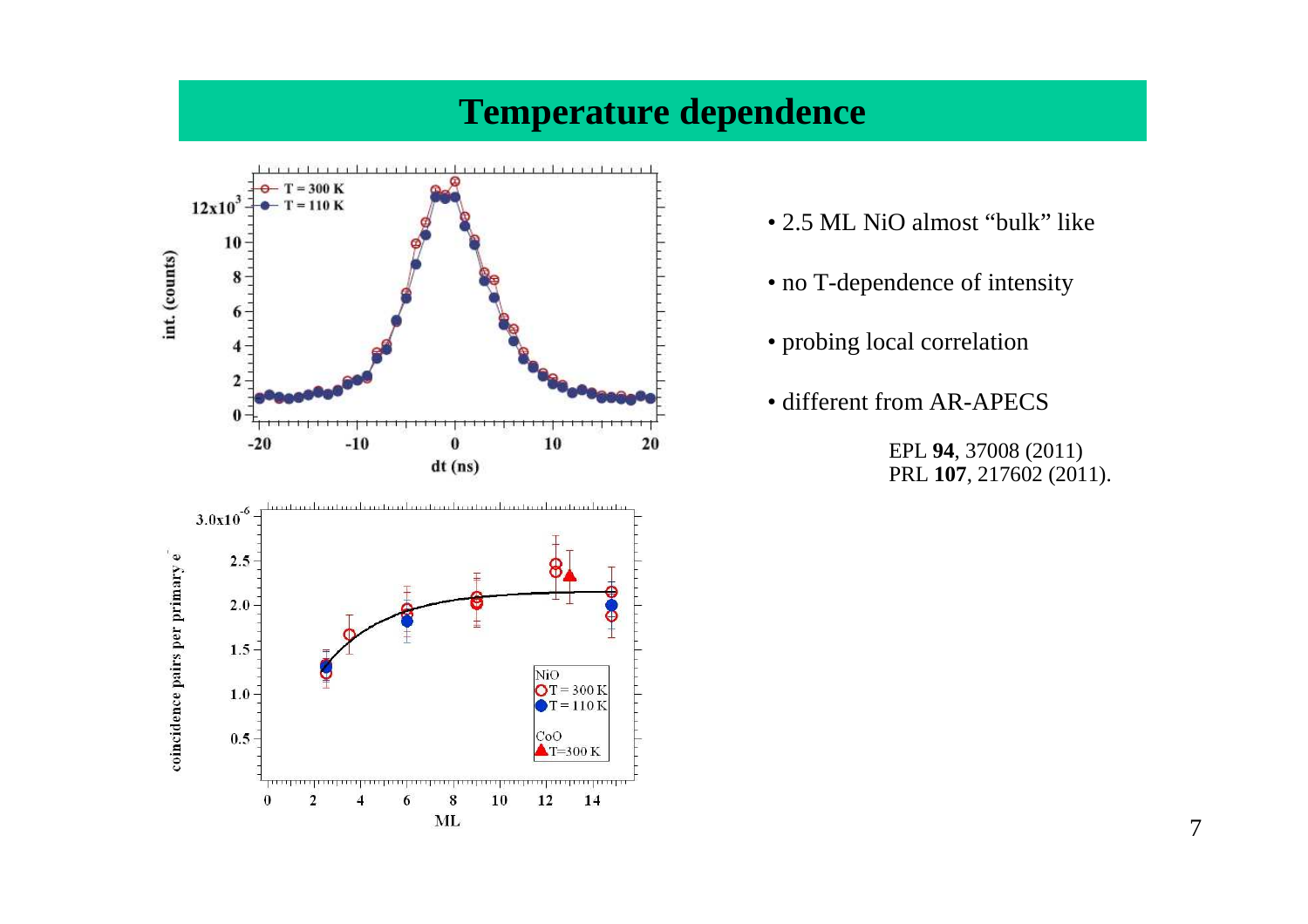## **Relation singles-coincidence rate**



- polycrystalline metal films
- ordered Ag(100),CoO(100) and NiO(100) samples

high singles rate  $\Rightarrow$  high coincidence rate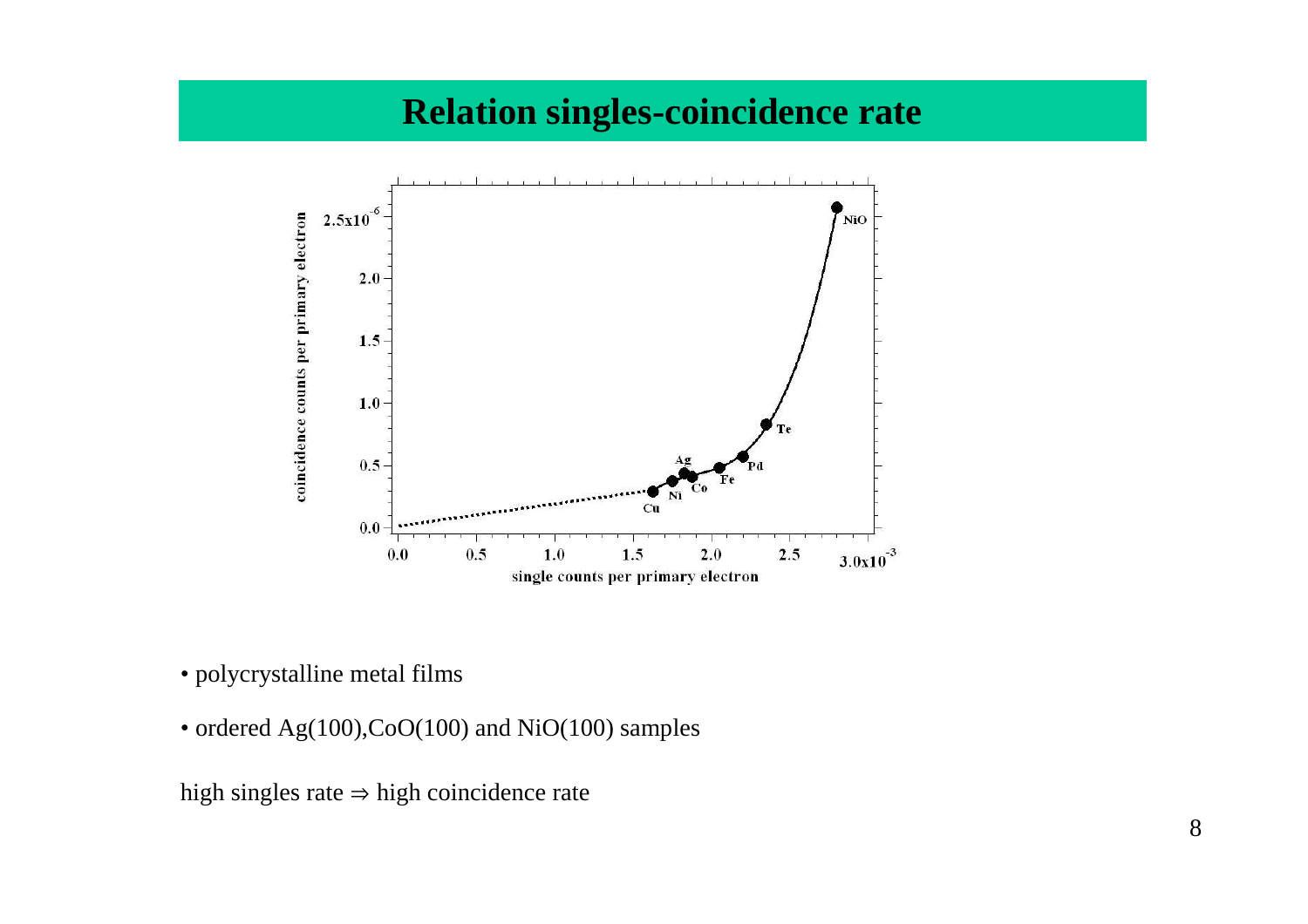#### **Double photoemission**



hv=60 eV same coincidences rates for Ag and NiO

hv=30 eV evidence of 5 times higher coincidence rate for NiO